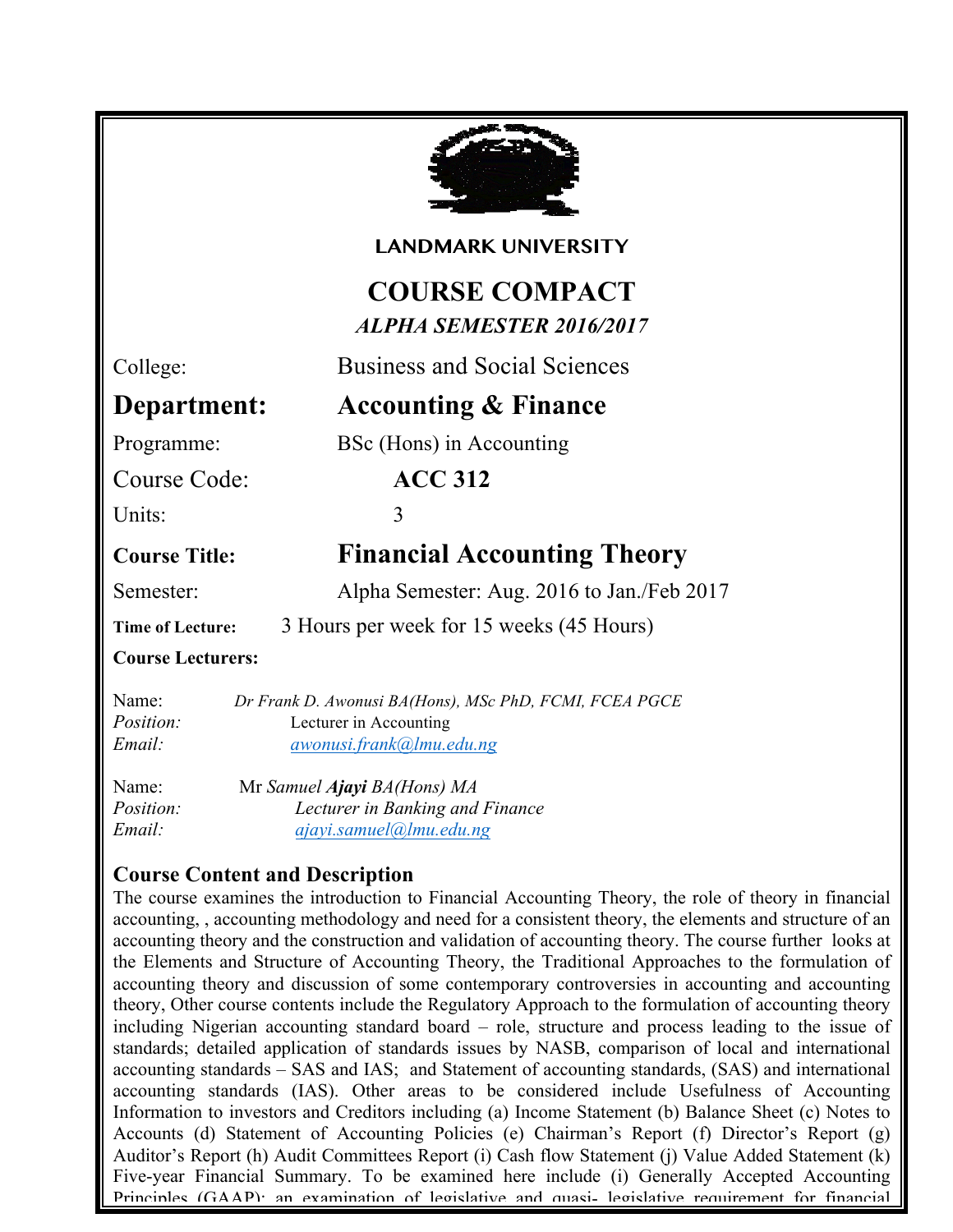## **Course Justification**

The course will help students to understand the role of theory in financial accounting as well as the elements and structure of an accounting theory. It will also expose them to the Elements and Structure of Accounting Theory as well as The Regulatory Approach to the formulation of accounting theory. The course will help students to understand the Usefulness of Accounting Information to investors and Creditors and Conceptual Framework for financial accounting and reporting.

## **Course Objectives**

- The purpose is to expose students to the theoretical side and theory development in accounting discipline.
- Understanding and applying accounting theory
- Understanding the different methods of developing accounting theory
- Understanding the different user of financial accounting information
- Understanding the Standard sitters such as the International Accounting Standard

## **Structure of Programme / Method of Grading**

#### **Course Expectations:**

| S/N | <b>GRADING</b>                | $SCORE(\%)$ |
|-----|-------------------------------|-------------|
| 1.  | <b>CONTINUOUS ASSESSMENTS</b> |             |
|     | C.AI                          | 7%          |
|     | • C.All (MID-SEMESTER TEST)   | 15%         |
|     | $C.$ AIII                     | 8%          |
| 2.  | <b>FINAL EXAMINATION</b>      | 70%         |
| з.  | <b>TOTAL</b>                  | 100         |

### **Course Delivery Strategies: Illustration Below:**

- The course will be taught through lectures using overhead projection, Power Points and white board where appropriate.
- All students are expected to participate in exercises and class discussion.

## **Lecture Content**

**Weeks 1-2**

#### **Objectives**

- To introduce students to the subject of Financial Accounting Theory,
- To educate students on the role of theory in financial accounting, accounting methodology and need for a consistent theory as well as the elements and structure of an accounting theory and the construction and validation of accounting theory

#### **Topic/Description**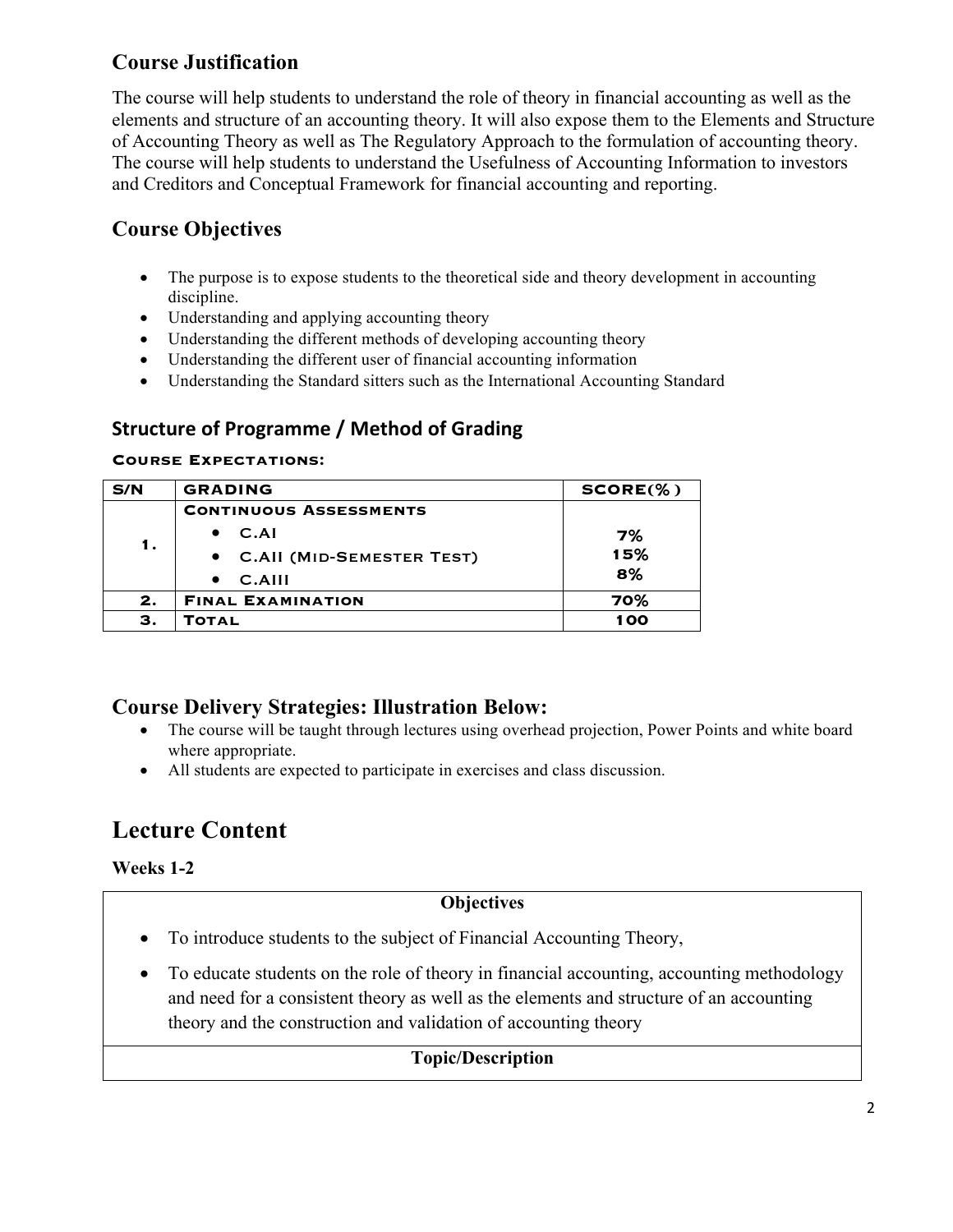- Introduction to Financial Accounting Theory,
- The role of theory in financial accounting, accounting methodology and need for a consistent theory,
- The elements and structure of an accounting theory and the construction and validation of accounting theory

#### **Study Questions**

- 1. How will you define Accounting Theory?
- **2.** Explain the different needs for a consistent accounting theory

#### **Reading List**

**Andrew Higson (2006)** Corporate Financial Reporting: Theory & Practice. Published by SAGE Publications London # Thousand Oaks # New Delhi

**M W E Clautier and B Underdown (1988)** Accounting Theory and Practice: Third Edition. Published by Pitman Publishing, London.

**Riahi-Belkaoui, A. (2004),** *Financial Accounting Theory*, 5<sup>th</sup> Edition, Published by THOMSON www.thomsonlearning.co.uk *Full name of author (Ahmed Riahi-Belkaoui)*

#### **Weeks 3-4**

#### **Objectives**

• To expose students to the Elements and Structure of Accounting Theory as well as the Traditional Approaches to the formulation of accounting theory

#### **Topic/Description**

- The Elements and Structure of Accounting Theory
- The Traditional Approaches to the formulation of accounting theory

#### **Study Questions**

- Describe the different elements and structure of Accounting Theory
- What are the Traditional Approaches to the formulation of accounting theory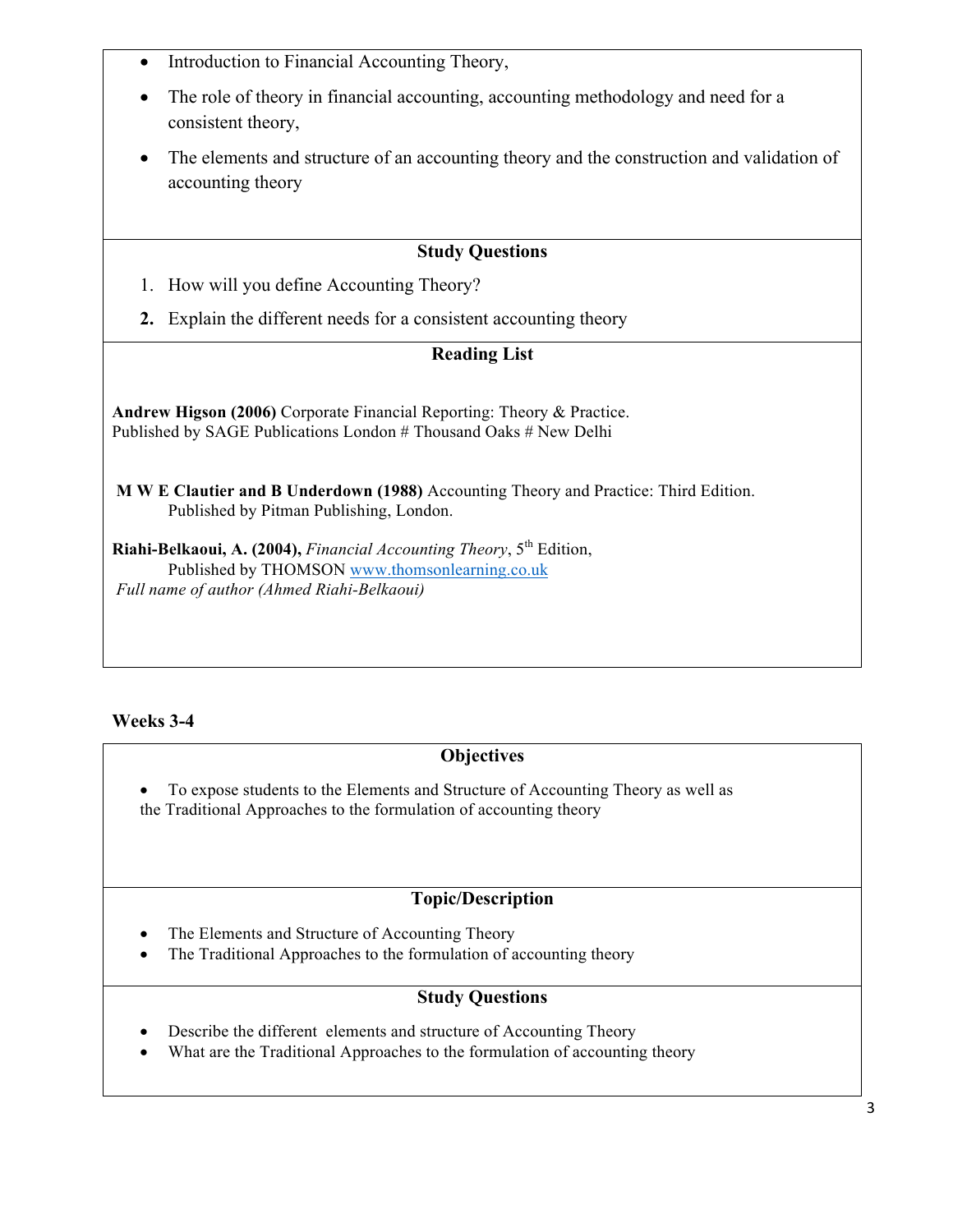### **Reading List**

**Andrew Higson (2006)** Corporate Financial Reporting: Theory & Practice. Published by SAGE Publications London # Thousand Oaks # New Delhi

**M W E Clautier and B Underdown (1988)** Accounting Theory and Practice: Third Edition. Published by Pitman Publishing, London.

Riahi-Belkaoui, A. (2004), *Financial Accounting Theory*, 5<sup>th</sup> Edition, Published by THOMSON www.thomsonlearning.co.uk *Full name of author (Ahmed Riahi-Belkaoui)*

#### **Weeks 5**

#### **Objectives**

• To familiarise students witht the different discussions of some contemporary controversies in accounting and accounting theory,

#### **Topic/Description**

• Discussion of some contemporary controversies in accounting and accounting theory,

#### **Study Questions**

• Explain in details the various discussions of some contemporary controversies in accounting and accounting theory,

#### **Reading List**

**Herve Stolowy and Michel J. Lebas (2002**) Corporate Financial Reporting: A Global Perspective First Edition: Published by Thomson www.thomsonlearning.co.uk

**Riahi-Belkaoui, A. (2004),** *Financial Accounting Theory*, 5<sup>th</sup> Edition, Published by THOMSON www.thomsonlearning.co.uk *Full name of author (Ahmed Riahi-Belkaoui)*

**Wolk, H. I., Dodo, J. L. and Rozycki, J. J. (2008),** *Financial Accounting Theory: Conceptual Issues in a Political and Economic Environment,* 7<sup>th</sup> Edition published by SAGE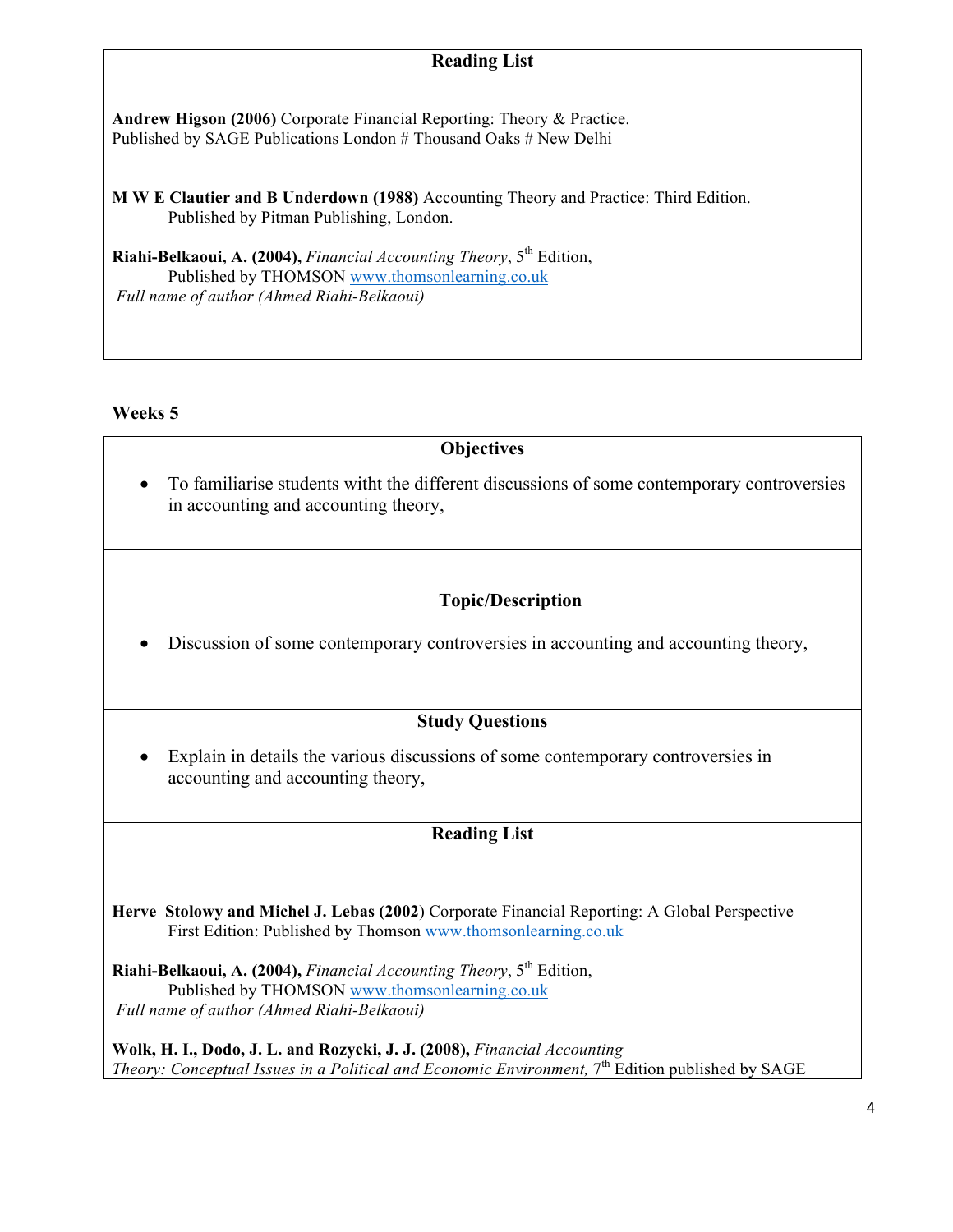#### **Weeks 6-7**

#### **Objectives**

• **To educate students on the Regulatory Approach to the formulation of accounting theory going through areas including the** Nigerian accounting standard board – role, structure and process leading to the issue of standards; detailed application of standards issues by NASB, comparison of local and international accounting standards – SAS and IAS as well as the Statement of accounting standards, (SAS) and international accounting standards (IAS).

#### **Topic/Descriptions**

#### •**The Regulatory Approach to the formulation of accounting theory**

- •Nigerian accounting standard board role, structure and process leading to the issue of standards;
- •detailed application of standards issues by NASB, comparison of local and international accounting standards – SAS and IAS; ,
	- Statement of accounting standards, (SAS) and international accounting standards (IAS).

#### **Study Questions**

- •Discuss the role, structure and process leading to the issue of the Nigerian accounting standard board
- How will you compare local and international accounting standards using Statement of accounting standards, (SAS) and international accounting standards (IAS). As your parameters?

#### **Reading List**

**Andrew Higson (2006)** Corporate Financial Reporting: Theory & Practice. Published by SAGE Publications London # Thousand Oaks # New Delhi

**Brian A. Rutherford (2000)** An Introduction to Modern Financial Reporting Theory Published by P.C.P Paul Chapman Publishing Ltd.

**Riahi-Belkaoui, A. (2004),** *Financial Accounting Theory*, 5<sup>th</sup> Edition, Published by THOMSON www.thomsonlearning.co.uk *Full name of author (Ahmed Riahi-Belkaoui)*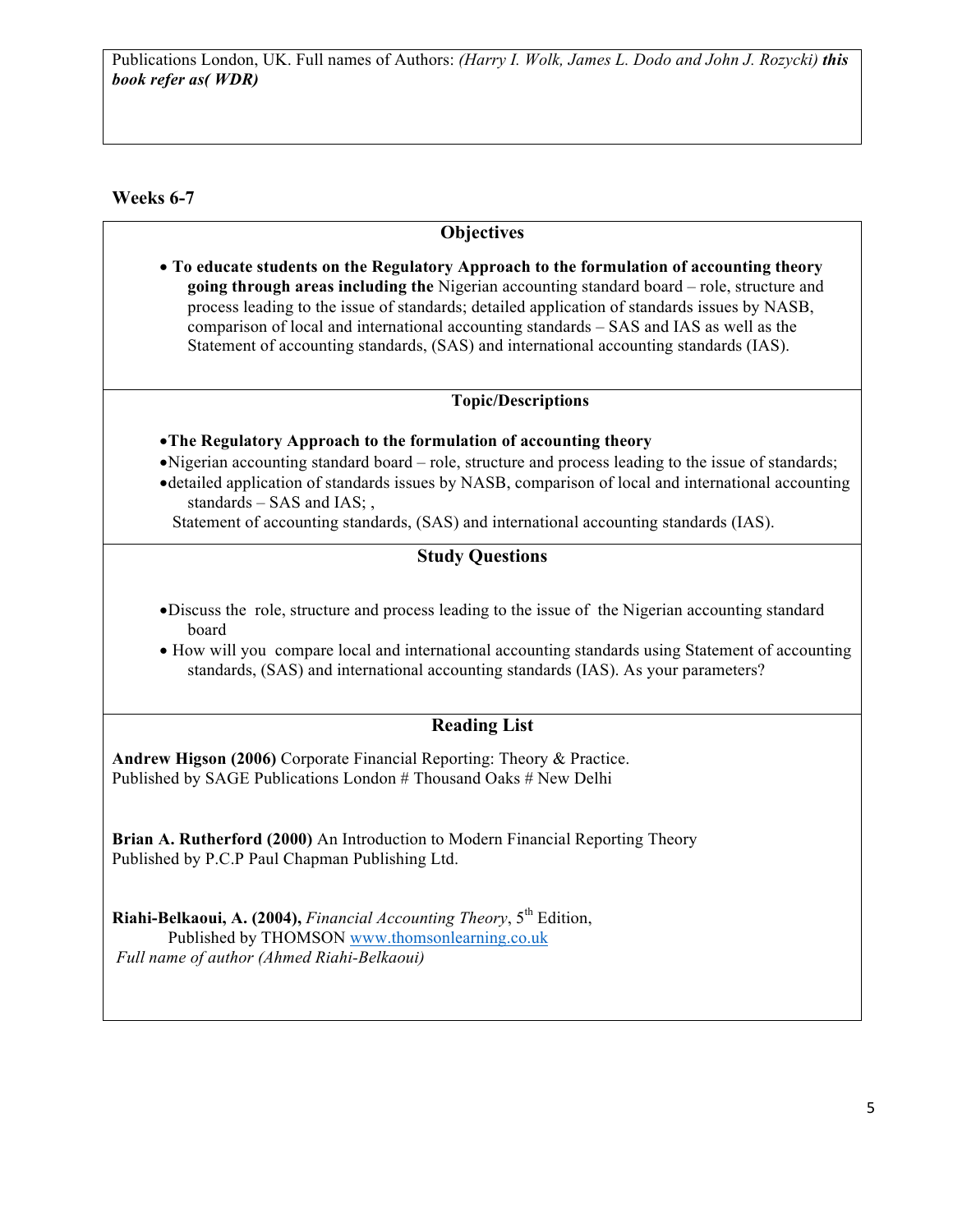**To familiarize students with** Statements of accounting standard including:

Income Statement (2) Balance Sheet (3) Notes to Accounts (4) Statement of Accounting Policies

(5) Chairman's Report (6) Director's Report (7) Auditor's Report (8) Audit Committees Report

(9) Cash flow Statement (10) Value Added Statement (11) Five-year Financial Summary

#### **Topic/Descriptions**

#### **Usefulness of Accounting Information to investors and Creditors**

Statements of accounting standard including:

Income Statement (2) Balance Sheet (3) Notes to Accounts (4) Statement of Accounting Policies

(5) Chairman's Report (6) Director's Report (7) Auditor's Report (8) Audit Committees Report

(9) Cash flow Statement (10) Value Added Statement (11) Five-year Financial Summary

#### **Study Questions**

Discuss any five of the followings: (1) Income Statement (2) Balance Sheet (3) Notes to Accounts (4) Statement of Accounting Policies (5) Chairman's Report (6) Auditor's Report (7) Cash flow Statement and (8) Value Added Statement

#### **Reading List**

**Andrew Higson (2006)** Corporate Financial Reporting: Theory & Practice. Published by SAGE Publications London # Thousand Oaks # New Delhi

**Barry Elliott and Jamie Elliott (1996)** Financial Accounting and Reporting, Second Edition. Published by Prentice Hall

**Brian A. Rutherford (2000)** An Introduction to Modern Financial Reporting Theory Published by P.C.P Paul Chapman Publishing Ltd.

**Herve Stolowy and Michel J. Lebas (2002**) Corporate Financial Reporting: A Global Perspective First Edition: Published by Thomson www.thomsonlearning.co.uk

#### **Wolk, H. I., Dodo, J. L. and Rozycki, J. J. (2008),** *Financial Accounting*

*Theory: Conceptual Issues in a Political and Economic Environment,* 7<sup>th</sup> Edition published by SAGE Publications London, UK. Full names of Authors: *(Harry I. Wolk, James L. Dodo and John J. Rozycki) this book refer as( WDR)*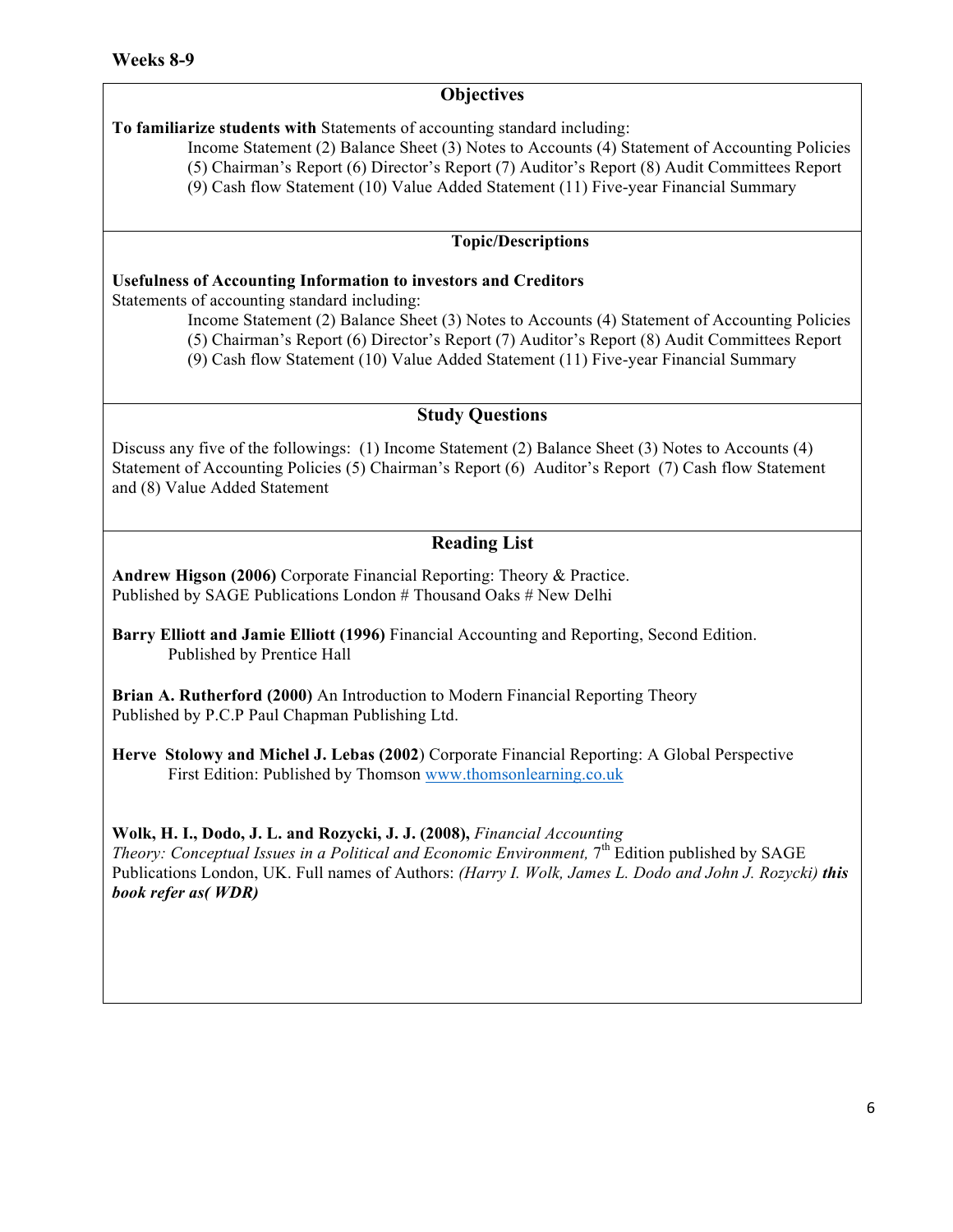• To educate students on Statements of accounting standard including:

(1) Generally Accepted Accounting Principles (GAAP); an examination of legislative and quasilegislative requirement for financial statements as well as Accounting theory of income determination, tangible and intangible fixed assets, investment, and liabilities, depreciation theories and methods

#### **Topic/Descriptions**

#### **Usefulness of Accounting Information to investors and Creditors**

Statements of accounting standard including:

(2) Generally Accepted Accounting Principles (GAAP); an examination of legislative and quasilegislative requirement for financial statements. Accounting theory of income determination, tangible and intangible fixed assets, investment, and liabilities, depreciation - theories and methods

#### **Study Questions**

- **1. What is** Generally Accepted Accounting Principles (GAAP)?
- **2. What do you understand by** Accounting theory of income determination?
- **3. Explain each of the followings (a)** tangible and intangible fixed assets, (b) investment, and liabilities, (c ) depreciation - theories and methods

#### **Reading List**

**Barry Elliott and Jamie Elliott (1996)** Financial Accounting and Reporting, Second Edition. Published by Prentice Hall

**Brian A. Rutherford (2000)** An Introduction to Modern Financial Reporting Theory Published by P.C.P Paul Chapman Publishing Ltd.

**Herve Stolowy and Michel J. Lebas (2002**) Corporate Financial Reporting: A Global Perspective First Edition: Published by Thomson www.thomsonlearning.co.uk

**Wolk, H. I., Dodo, J. L. and Rozycki, J. J. (2008),** *Financial Accounting* 

*Theory: Conceptual Issues in a Political and Economic Environment,* 7<sup>th</sup> Edition published by SAGE Publications London, UK. Full names of Authors: *(Harry I. Wolk, James L. Dodo and John J. Rozycki) this book refer as( WDR)*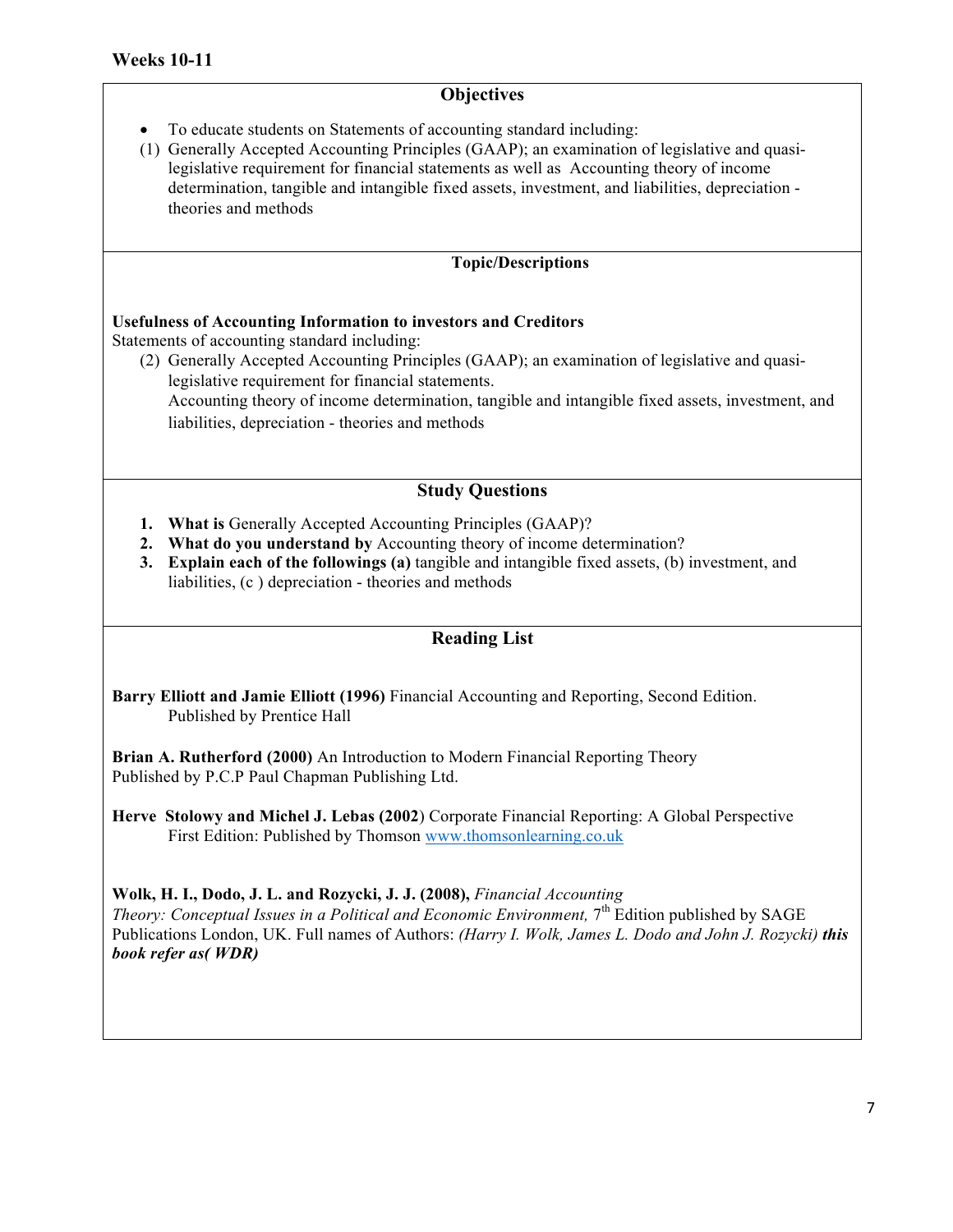.

.

#### **Objectives**

- To educate students on the Theory of income measurement expenses and gains.
- To teach students the nature of income. Income as consumption.
- To expose students to the views of Fishers and Hicks on income and consumption.
- To familiarize students with the relationship between income and value.

#### **Topic/Descriptions**

#### **A Conceptual Framework for financial accounting and reporting**

The concept of financial reporting.

- Theory of income measurement expenses and gains.
- The nature of income. Income as consumption.
- The views of Fishers and Hicks compared.
- Hick's ex-post and ex-ante measures of income and the conventional accounting definition of income. The relationship between income and value.
- Alternative definitions of value.
- The concept of deprival value in the determination of depreciation expense.
- The cost of capital in the international accounting standards in the light of their theoretical underpinnings etc.

#### **Study Questions**

- Compare the views of Fishers and Hicks on Income and Consumption
- What will you say is the relationship between income and value?

#### **Reading List**

**Barry Elliott and Jamie Elliott (1996)** Financial Accounting and Reporting, Second Edition. Published by Prentice Hall

**Herve Stolowy and Michel J. Lebas (2002**) Corporate Financial Reporting: A Global Perspective First Edition: Published by Thomson www.thomsonlearning.co.uk

#### **Wolk, H. I., Dodo, J. L. and Rozycki, J. J. (2008),** *Financial Accounting*

*Theory: Conceptual Issues in a Political and Economic Environment,* 7<sup>th</sup> Edition published by SAGE Publications London, UK. Full names of Authors: *(Harry I. Wolk, James L. Dodo and John J. Rozycki) this book refer as( WDR)*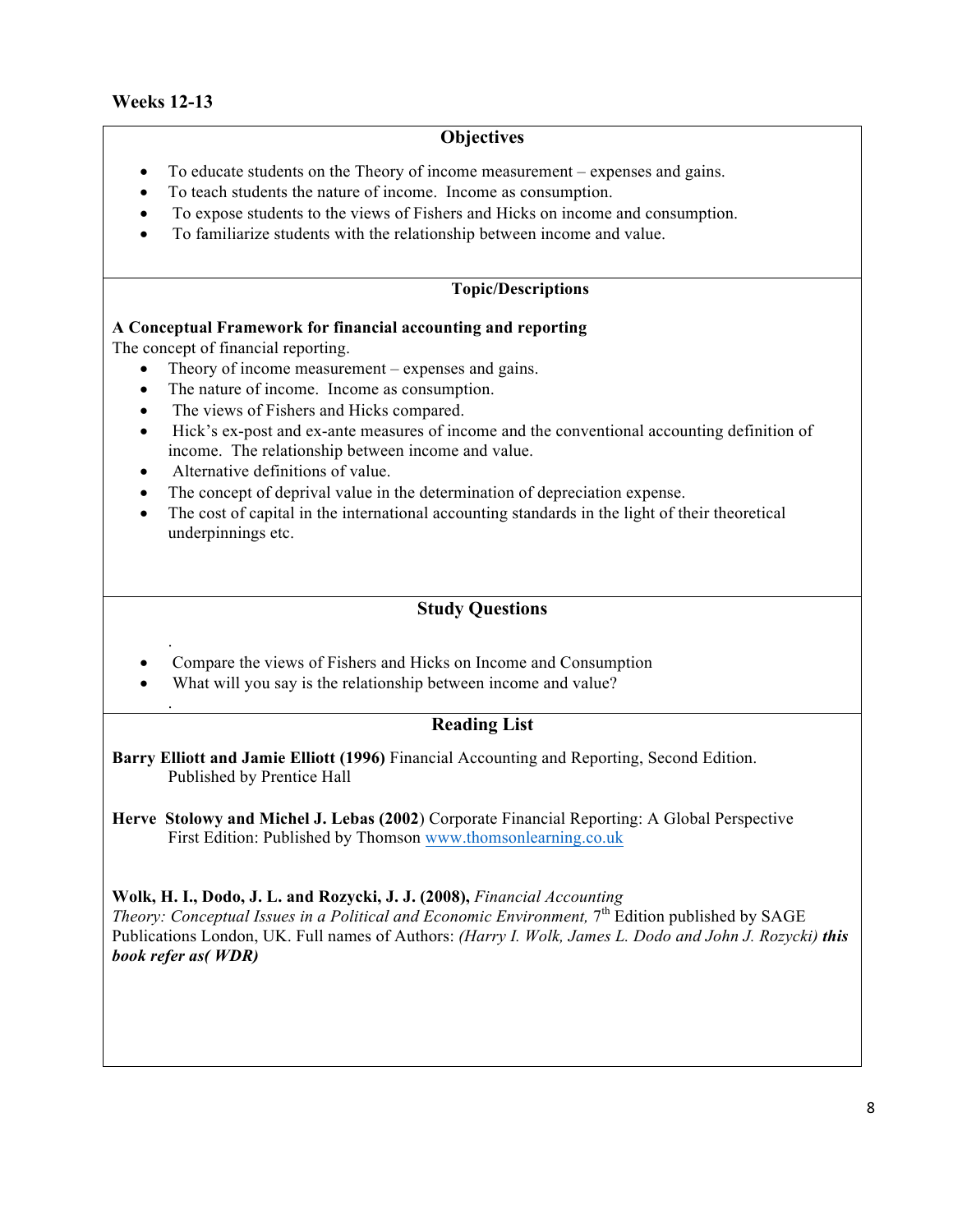To carry out a revision of all the different topics that have been covered to date with students in an effort to prepare them for their examination

**Topic/Descriptions**

Revision

#### **Study Questions**

All the study questions covered in the course of teaching the unit

#### **Reading List**

**Andrew Higson (2006)** Corporate Financial Reporting: Theory & Practice. Published by SAGE Publications London # Thousand Oaks # New Delhi

**Brian A. Rutherford (2000)** An Introduction to Modern Financial Reporting Theory Published by P.C.P Paul Chapman Publishing Ltd.

**Herve Stolowy and Michel J. Lebas (2002**) Corporate Financial Reporting: A Global Perspective First Edition: Published by Thomson www.thomsonlearning.co.uk

**M W E Clautier and B Underdown (1988)** Accounting Theory and Practice: Third Edition. Published by Pitman Publishing, London.

**Riahi-Belkaoui, A. (2004),** *Financial Accounting Theory*, 5<sup>th</sup> Edition, Published by THOMSON www.thomsonlearning.co.uk *Full name of author (Ahmed Riahi-Belkaoui)*

**Wolk, H. I., Dodo, J. L. and Rozycki, J. J. (2008),** *Financial Accounting Theory: Conceptual Issues in a Political and Economic Environment,* 7<sup>th</sup> Edition published by SAGE Publications London, UK. Full names of Authors: *(Harry I. Wolk, James L. Dodo and John J. Rozycki) this book refer as( WDR)*

**Barry Elliott and Jamie Elliott (1996)** Financial Accounting and Reporting, Second Edition. Published by Prentice Hall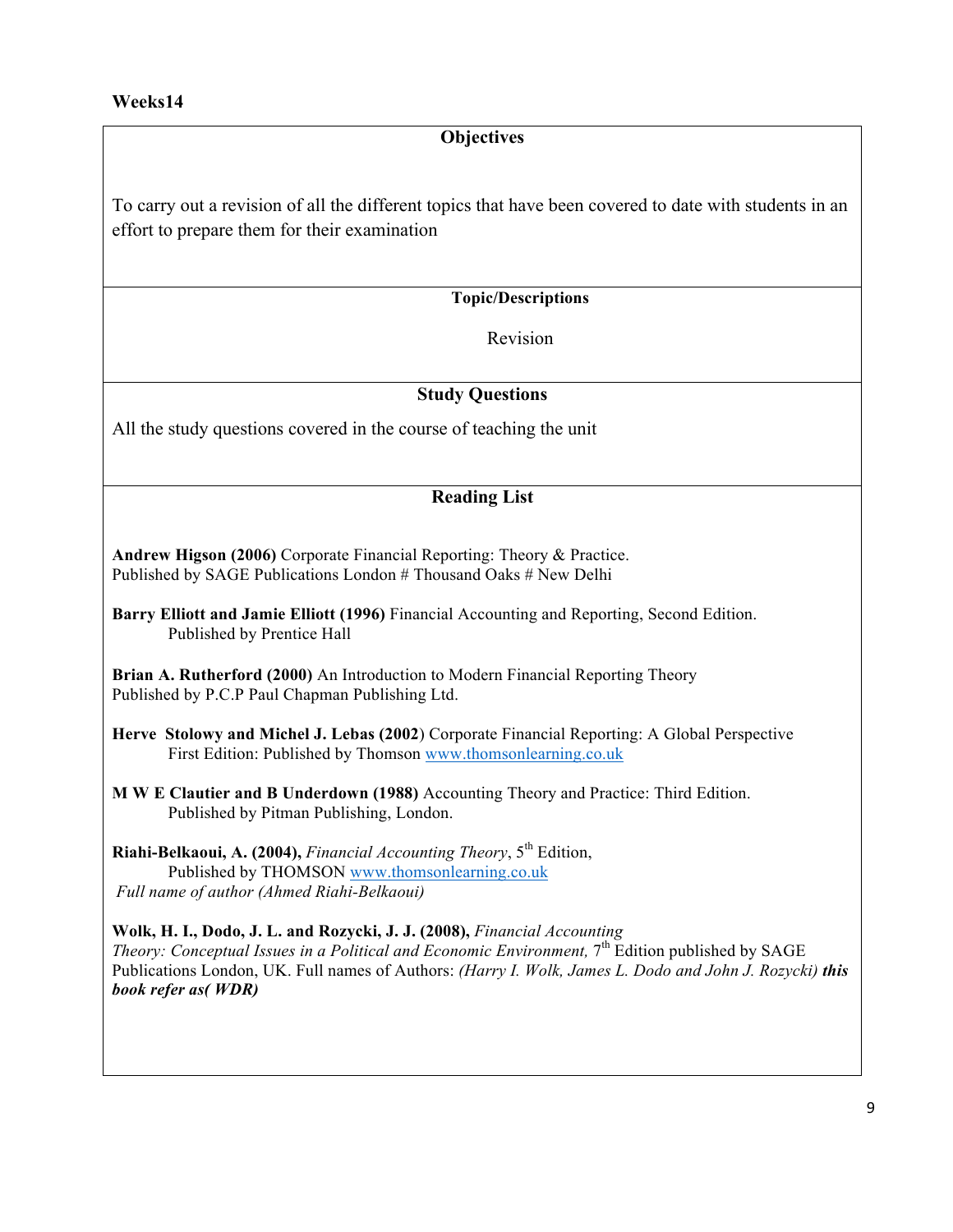To examine students on the unit for the purpose of end of semester assessment

**Topic/Descriptions**

End of Semester Examination

#### **Study Questions**

As stipulated in the end of semester examination paper

#### **Reading List**

**Andrew Higson (2006)** Corporate Financial Reporting: Theory & Practice. Published by SAGE Publications London # Thousand Oaks # New Delhi

**Barry Elliott and Jamie Elliott (1996)** Financial Accounting and Reporting, Second Edition. Published by Prentice Hall

**Brian A. Rutherford (2000)** An Introduction to Modern Financial Reporting Theory Published by P.C.P Paul Chapman Publishing Ltd.

**Herve Stolowy and Michel J. Lebas (2002**) Corporate Financial Reporting: A Global Perspective First Edition: Published by Thomson www.thomsonlearning.co.uk

**M W E Clautier and B Underdown (1988)** Accounting Theory and Practice: Third Edition. Published by Pitman Publishing, London.

**Riahi-Belkaoui, A. (2004),** *Financial Accounting Theory*, 5<sup>th</sup> Edition, Published by THOMSON www.thomsonlearning.co.uk *Full name of author (Ahmed Riahi-Belkaoui)*

**Wolk, H. I., Dodo, J. L. and Rozycki, J. J. (2008),** *Financial Accounting Theory: Conceptual Issues in a Political and Economic Environment,* 7<sup>th</sup> Edition published by SAGE Publications London, UK. Full names of Authors: *(Harry I. Wolk, James L. Dodo and John J. Rozycki) this book refer as( WDR)*